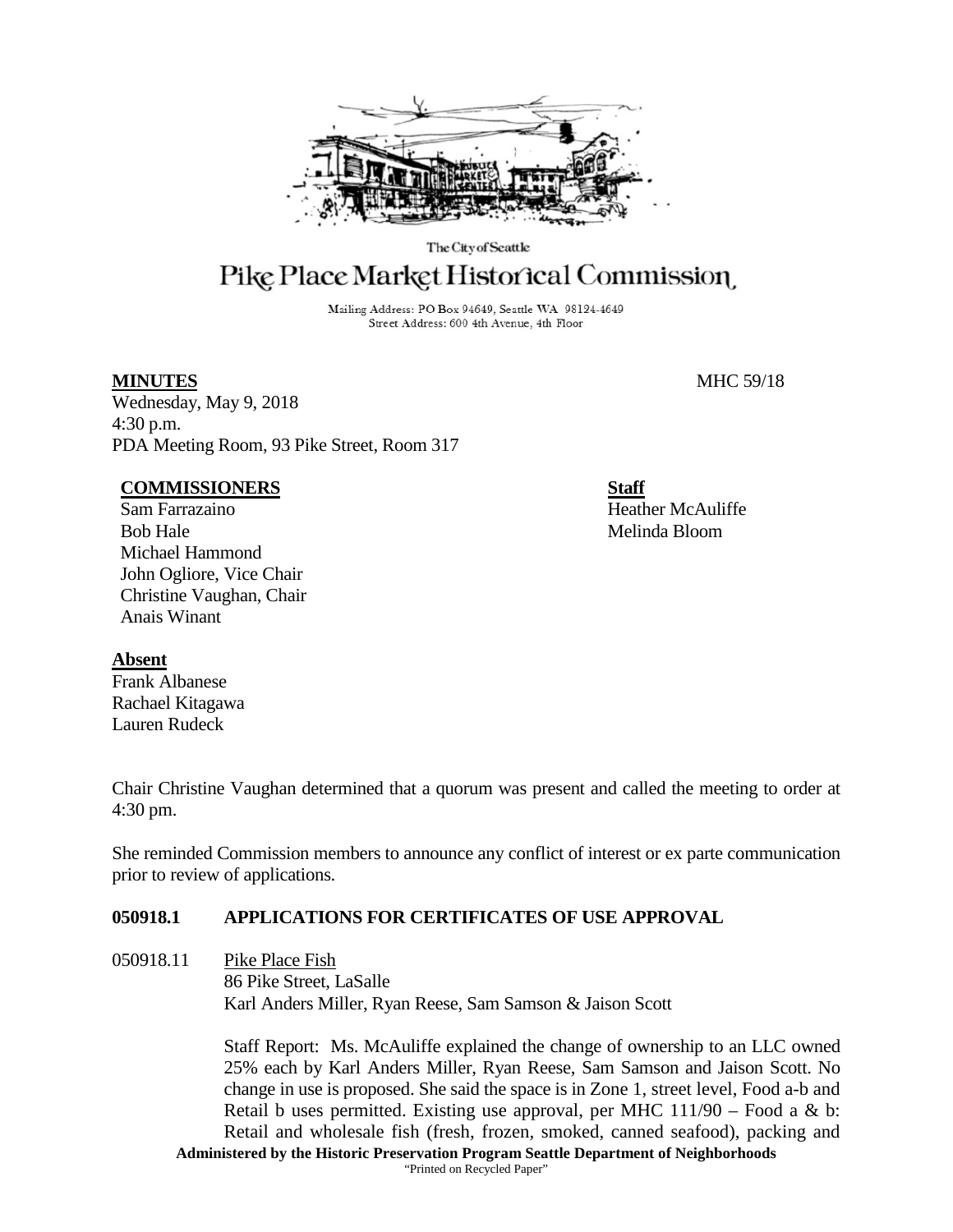shipping of fish for 48-hour travel. No change in use is approved. Space is 1,000 square feet. Proposed ownership structure: LLC. Owner financial affiliations: None. Owner operator: All four applicants are owner operators. Business hours: Monday through Saturday, 6:30 a.m. to 6:00 p.m.; Sunday 7:00 a.m. to 5:00 p.m. Exhibits reviewed included a site plan, written description of ownership interest and role in the business operation; applicant bios, LLC paperwork. Guidelines that applied to this application included 2.10, 2.1, 2.4, 2.5, 2.6, and 2.7.

URC Report: Ms. McAuliffe said the Committee cited 2.10.3, 2.10.4, 2.1, 2.1.4, 2.4, 2.5.1 a & b, 2.6.9, 2.7.1 a and recommended to approve, with discussion of noise and congestion per 2.6.9 and 2.7.1 a.

Applicant Comment:

Sam Samson, Jaison Scott, Anders Miller, and Ryan Reese introduced themselves and provided biographical information on their years in the Market. They said the Market is a big part of the community and what makes Seattle special. With all the changes in the City, it is nice to have continuity here.

Landlord Comment:

John Turnbull, PDA, said it is a rare and special opportunity to watch a business transfer hands, for people working for a business to take it over and keep traditions alive. He said Pike Place Fish is known internationally and it the centerpiece of Seattle and Pike Place Market.

Johnny Yokoyama said he has been in the Market longer than John Turnbull. He said they started with a little fish market and built it. He noted there were rocky roads. He said that 25-30 years ago they brought in theater and crowd activity work and have perfected it to make it work. He said that thousands of people come to the Market. He said it is an anchor business and a premier business and shows what an entrepreneur can do. Hard copies of letters of support were provided to Commissioners.

Public Comment:

Barbara Elza supported the Pike Place Fish and said she is glad the guys bought it. She said they are good neighbors who you can count on for anything. She said she feels safe with them. She said people call out their wares at all markets.

Linda Best, Simply the Best, said the fish guys are friends, partners, neighbors who always have your back. They are always the first ones there to help. She said losing them would be like taking Mickey and Minnie out of Disneyland.

Kira Harvey said she has 18 years of experience in every season and corner of the Market. She said people always ask, "Where do they throw the fish?"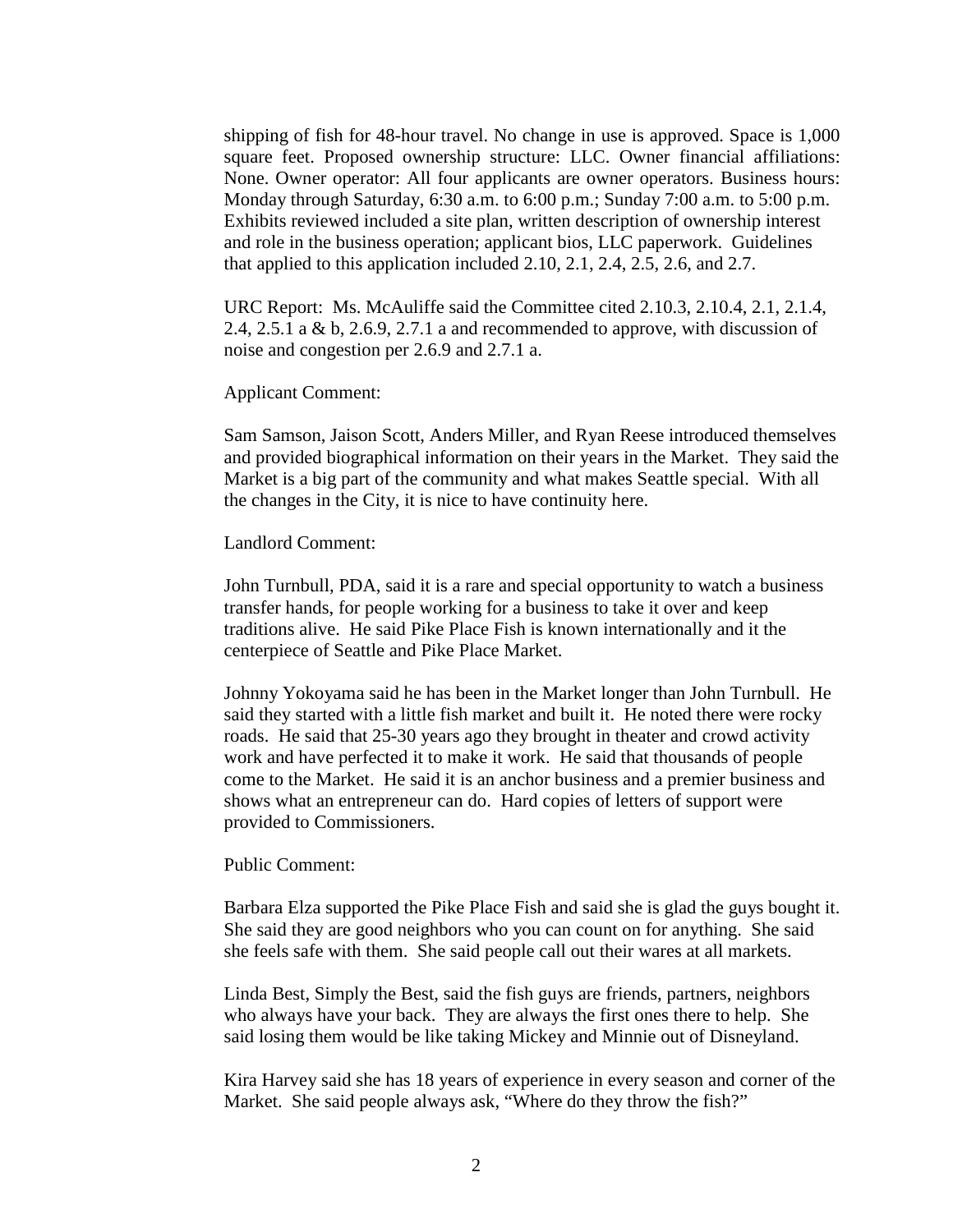Jean Liddell said the fish guys bring people in from all over the world. She said she chose to live here and is greeted with a big hug. She said if you are concerned about decibels to look at the Hahn building. She said the Market, Chihuly, Pioneer Square are Seattle.

Kael Perejda said the fish guys are a welcoming group. They are ambassadors to the City. Any concerns brought to them are addressed at morning or evening meetings. He said no matter rich or poor, they treat everyone the same.

Bea Kumasaka said she is a third generation Seattleite and now her family has six generations living here. She said before the war they had two farms in north Seattle. In the 1920s – 30s they used to deliver produce to the Market via the Fremont Bridge. She said the Market is an integral part of her life. She said the fish guys are so important to the health of the Market. She said this isn't Bellevue Square. She said it is the soul of Seattle; it is not quiet or polite, but it is welcoming, loving and serves the community. She said not to penalize them for their success. She said they provide 100% sustainable seafood. She said if the noise is a problem to adjacent areas they should rethink adjacent stall areas.

Chad Trichler owns a neighboring business. He supports the fish guys and said they are a good neighbor and provide a fun environment. He said he enjoys working at the Market.

Gezai Habtemabian said they are brothers, great guys. He supported Pike Place Fish.

Angela Dewitt, Market Spice, supported Pike Place Market. She said the guys transcend the Market – they are the Market. She said noise and congestion issues are BS. She said it is what the Market it about. She said it gets busier each year. She said they are diligent in crowd management and they are the go-to guys for any problem – they will have your back.

Nancy Dewitt, Market Spice, said they kept it in the family – the guys are family and the Market is a family. She said the schtick and crowds started when they were almost bankrupt; they started throwing fish and people responded. She said the maintain the history of the Market.

Ruby Francisco said she has been in the Market for 40 years – these guys are her kids. She said the tourists ask where the fish guys are. She said it is unique branding. She said it is one of the must-see attractions in the Market, in Seattle. She said they give tourists great energy and good vibes to keep shopping. She said to keep this experience for visitors. She said they are always highlighted on National TV and football games. She said to let them scream.

Nick Setton said the fish guys are a staple of his food tour. He said they are about people, about the heart. He said they have been mentors. He said they are proactive in managing crowds and noise. He congratulated them.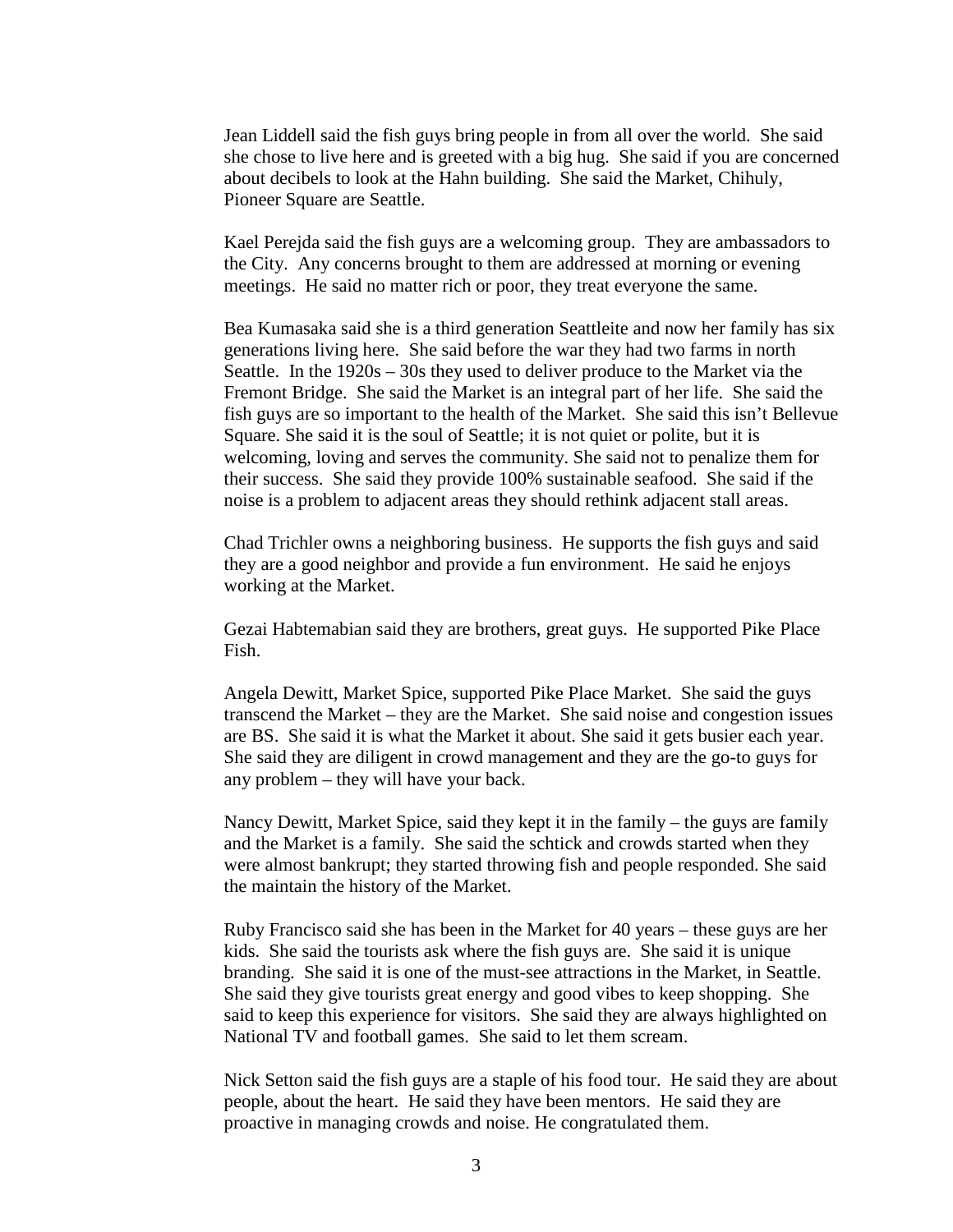Olga Sagan said the fish guys are here at 4:00 am and they are here late cleaning up. She said they do better line management then she does. She said they bring customers in.

Mike Osborne, Sosio's Produce, said there has always been congestion in the Market. He said the Market is facing other problems now – demolition of the Viaduct, closing of Battery, closing of First; this is not the time to do something that deters anyone from the Market. He said the focus is on a locals' market. He said that sustainability is important; there is a sense of community that can be shared. He said that there are 500 businesses that work as a community.

Joy Mori said they are great guys. She said congestion will always be there. She said the guys have your back and are family.

Matthew Steinbrueck cited lease documents and Commission Guidelines and noted noise and disruption to other businesses downstream. He noted the inability for customers to get to his shop. He said the fish guys are good guys and the wonderful owner has given his employees an opportunity to buy the business. He wants free flow of traffic with defined aisle and a less disruptive cacophony.

Commission Discussion:

Mr. Ogliore said the URC reviewed the application. He said there is a misconception - the application is not recommended to be denied. He said there are two minor things that are out of compliance and they are working on those. He said they have provided a price list and will come back with signage. He read 2.7.1 and said they had a good discussion at URC. He said the URC made a site visit to the business and recommended active management. He said the applicants agreed to concentrate on that. He said they went over crowd management ideas – stanchions, markers, tape – and noted that perhaps signage that says "Keep Area Open" might help. He said the URC requested a report back on how active management has worked. He said it is a perfect storm of noise; there are three buskers there and perhaps the buskers could face the other way.

Ms. McAuliffe said they have provided info on approved products and price list and asked for the URC's input per Guideline 2.1.3.

Mr. Ogliore said the goods are affordable. He said they need to provide info on apparel, aprons and hats. He asked what percentage of gross sales is local versus out of town.

Mr. Reese said they ship about 15% of gross sales out of Seattle.

Mr. Ogliore said that locals are preferred over tourists and he noted that they will come back for signage and additional items being sold.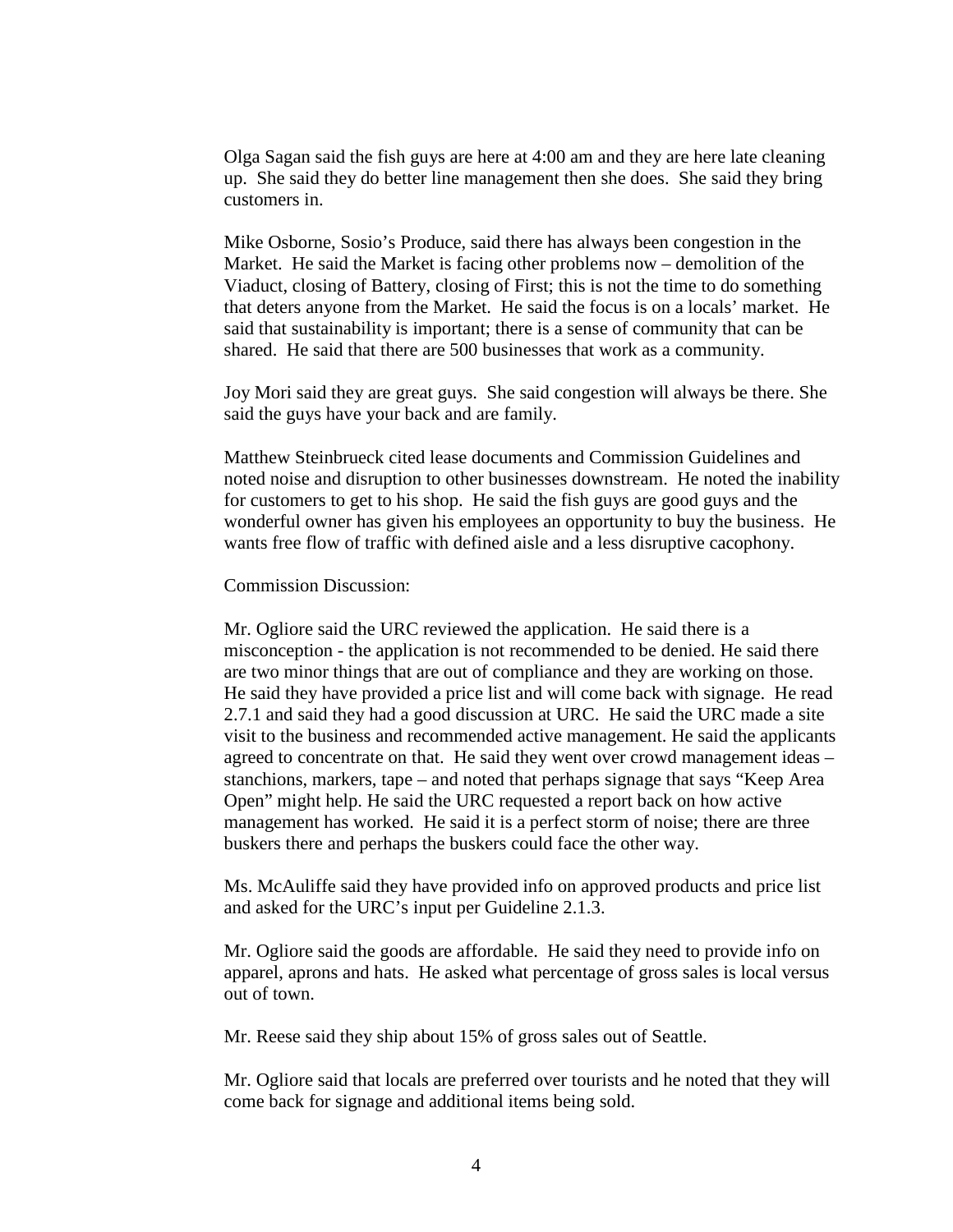Mr. Hale said he was moved by statement of new owners and the public. He said the business is a big part of the character of the Market.

Action: Mr. Ogliore made a motion to adopt a resolution to approve the application as presented. He requested a report-back in September on active management.

MM/SC/JO/SF 6:0:0 Motion carried.

#### **050918.2 APPLICATIONS FOR CERTIFICATES OF DESIGN APPROVAL**

050918.21 PDA – Comfort Station #1 plaque John Turnbull

> Staff Report: Ms. McAuliffe explained the application to install historic plaque for the restrooms built for the Alaska-Yukon-Pacific Exposition (AYP), Comfort Station #1. Exhibits reviewed included site plan and photos. Guidelines reviewed included 3.1, 3.2, 3.6, and 3.9.

DRC Report: Ms. McAuliffe said the Committee cited 3.1, 3.2.1, 3.6.1, 3.6.2, 3.6.3, 3.9.2 and recommended to approve.

Applicant Comment:

John Turnbull, PDA, explained the old comfort station is below the fish market. He said a memorial plaque built into cast iron column was obscured when clock sign went in. He said the proposed plaque is a way to re-identify the comfort station. He said they will install the plaque facing the Senior Center, 4' above grade. He said the comfort station is an interesting piece of public architecture.

Public Comment:

Nick Setton said that if this is the longest running public market, perhaps that makes this the longest consecutively used public restroom on the west coast.

Mr. Hale said it is an interesting piece of history and the DRC recommended approval. He noted the preference that the architect name wouldn't have been included.

Mr. Ogliore cited 3.9.2 and said the plaque is an add-on, not a replacement. He said the original is on a continuous piece of cast iron and can't be pulled out.

Ms. Winant said it is intended to memorialize the comfort station and said there is something charming about that.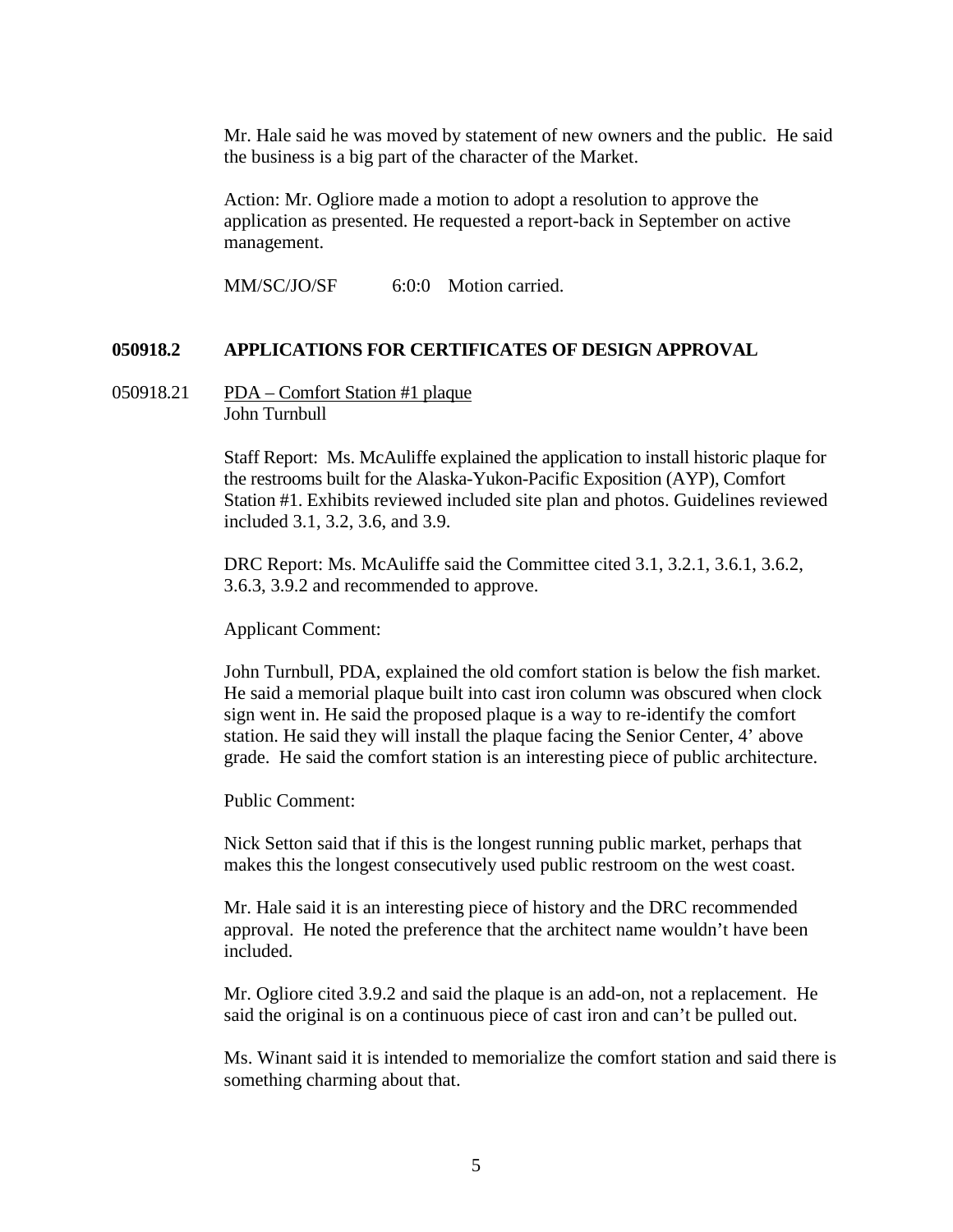Action: Mr. Ogliore made a motion to adopt a resolution to approve the application as presented.

MM/SC/JO/MIH 6:0:0 Motion carried.

Ms. Vaughan noted that quarterly reports were requested from the PDA.

#### 050918.22 PDA - alterations to Leland/Flower Row structure John Turnbull

Staff Report: Ms. McAuliffe explained the application to install new guardrails at west end of Level 3 and Level 4 of Leland/Flower Row structure, to match existing adjacent railings. Exhibits reviewed included plans, photos, and PDA resolution. Guidelines that applied to this application included 3.1, 3.2, 3.8 and 3.9.

DRC Report: Ms. McAuliffe said the Committee cited 3.1, 3.2.4, 3.8.6, 3.8.8, and 3.9.2 and recommended to approve.

Applicant Comment:

John Turnbull, PDA, explained they are sorting out the financial responsibility for demolition of the skybridge. He said there are not drawings and at this point the demolition costs have exceeded the approved budget. He said it will come down at some point and he would like to get other things in line before that happens. He said they need to put up guard rails when the bridge comes down. He said they will be replaced in kind. Earlier approval will allow them to get bids and be prepared for when the bridge does come down.

Ms. McAuliffe said the Certificate of Approval is good for 1  $\frac{1}{2}$  years.

Public Comment: There was no public comment.

Commission Discussion:

Mr. Hale said they are matching existing, so the DRC had no issue.

Mr. Turnbull said they just want to get it done before all the discussions about bridge coming down.

Action: Mr. Farrazaino made a motion to adopt a resolution to approve the application as presented.

MM/SC/SF/BH 6:0:0 Motion carried.

#### **050918.3 APPROVAL OF MINUTES**: